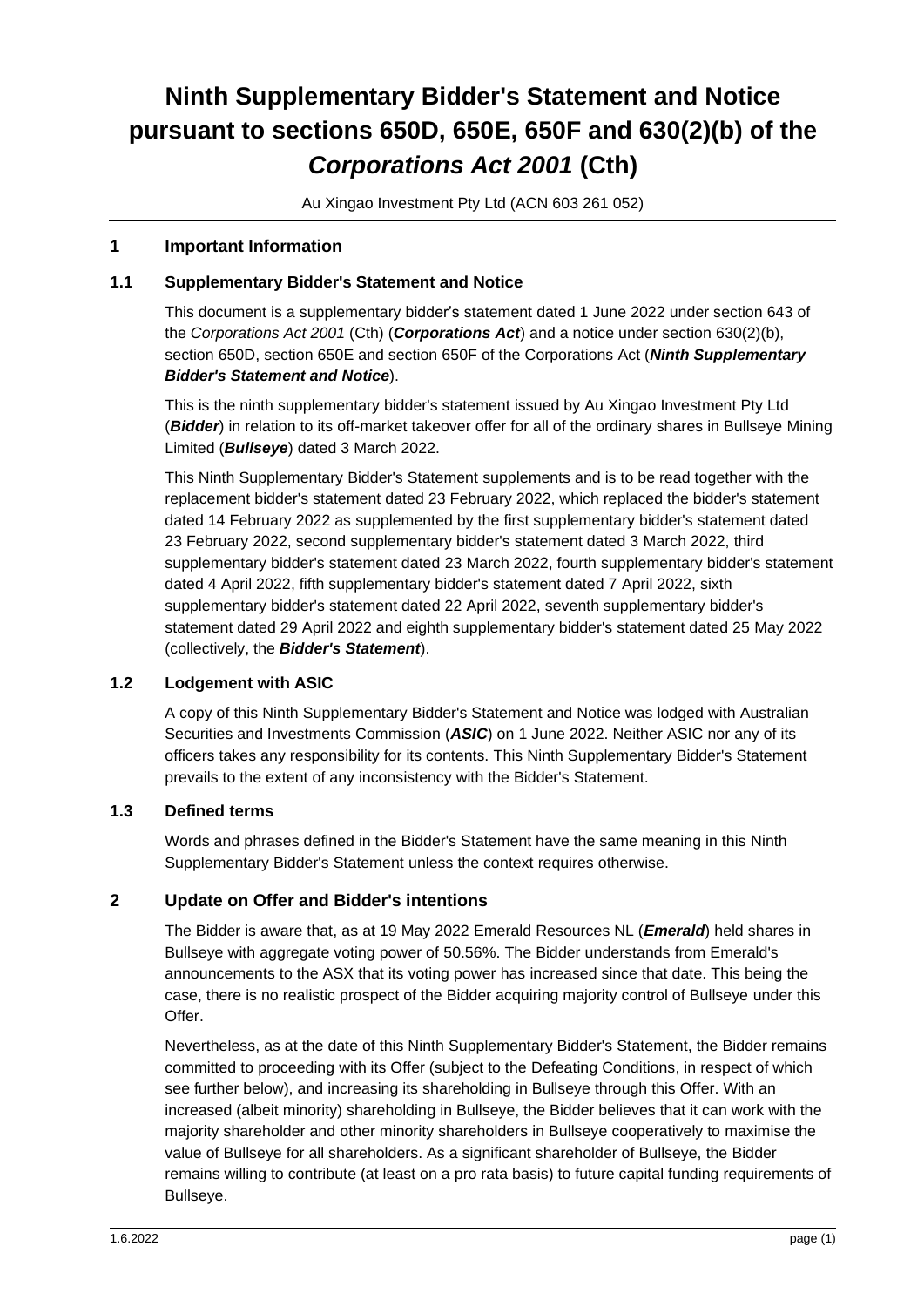## <span id="page-1-0"></span>**3 Notice declaring Offers free from defeating conditions**

In accordance with section 650F of the Corporations Act, the Bidder gives notice declaring that:

- (a) the Offer and each contract resulting from acceptance of the Offer are all free from the following Defeating Conditions contained in the following sections of the Bidder's Statement:
	- (i) section 10.6(a) (Minimum acceptance);
	- (ii) section 10.6(c) (No regulatory action);
	- (iii) section 10.6(e) (No material acquisitions, disposals or new commitments);
	- (iv) section 10.6(f) (No Material Adverse Change);
	- (v) section 10.6(g) (No change of control rights);
	- (vi) section 10.6(h) (No distributions);
	- (vii) section 10.7(i) (Due Diligence);
	- (viii) section 10.6(k) (Share capital); and
	- (ix) section 10.6(l) (Conduct of business); and
- (b) as at the date of this Ninth Supplementary Bidder's Statement and Notice, the Bidder and its associates have an aggregate voting power in Bullseye of 15.30%, comprising 68,172,693 of the 445,599,851 ordinary Bullseye shares on issue.

### **4 Extension of Offer Period**

#### **4.1 Extension of Offer Period**

The Bidder hereby gives notice under section 650D of the Corporations Act that under section 650C(1) of the Corporations Act:

- (a) the Offer is varied by extending the period during which the Offer will remain open for acceptance until **5:00 pm (AWST) on 24 June 2022**, unless withdrawn or further extended; and
- (b) all references in the Bidder's Statement and Acceptance Form to '10 June 2022', or where '10 June 2022' is deemed to appear, are replaced with '24 June 2022' as the last day of the Offer Period.

#### **4.2 New date for giving notice of status of Defeating Conditions**

The Bidder hereby gives notice in accordance with section 630(2)(b) of the Corporations Act that:

- (a) the new date for giving notice as to the status of the Defeating Conditions as required by section 630(3) of the Corporations Act is **15 June 2022** (subject to variation in accordance with the Corporations Act); and
- (b) as at the date of this Ninth Supplementary Bidder's Statement and Notice:
	- (i) as stated above in section [3\(a\),](#page-1-0) the Offer and each contract resulting from acceptance of the Offer are free from the Defeating Conditions contained in sections 10.6(a), 10.6(c), 10.6(e), 10.6(f), 10.6(g), 10.6(h), 10.6(i), 10.6(k) and 10.6(l) of the Bidder's Statement;
	- (ii) so far as the Bidder is aware, neither of the Defeating Conditions set out in sections 10.6(b) nor 10.6(d) of the Bidder's Statement were fulfilled at the time of giving this notice.

## **5 Update on FIRB**

The Offer is subject to the Defeating Condition set out in section 10.6(b) (FIRB approval) of the Bidder's Statement. The statutory deadline for the Bidder's application to the Foreign Investment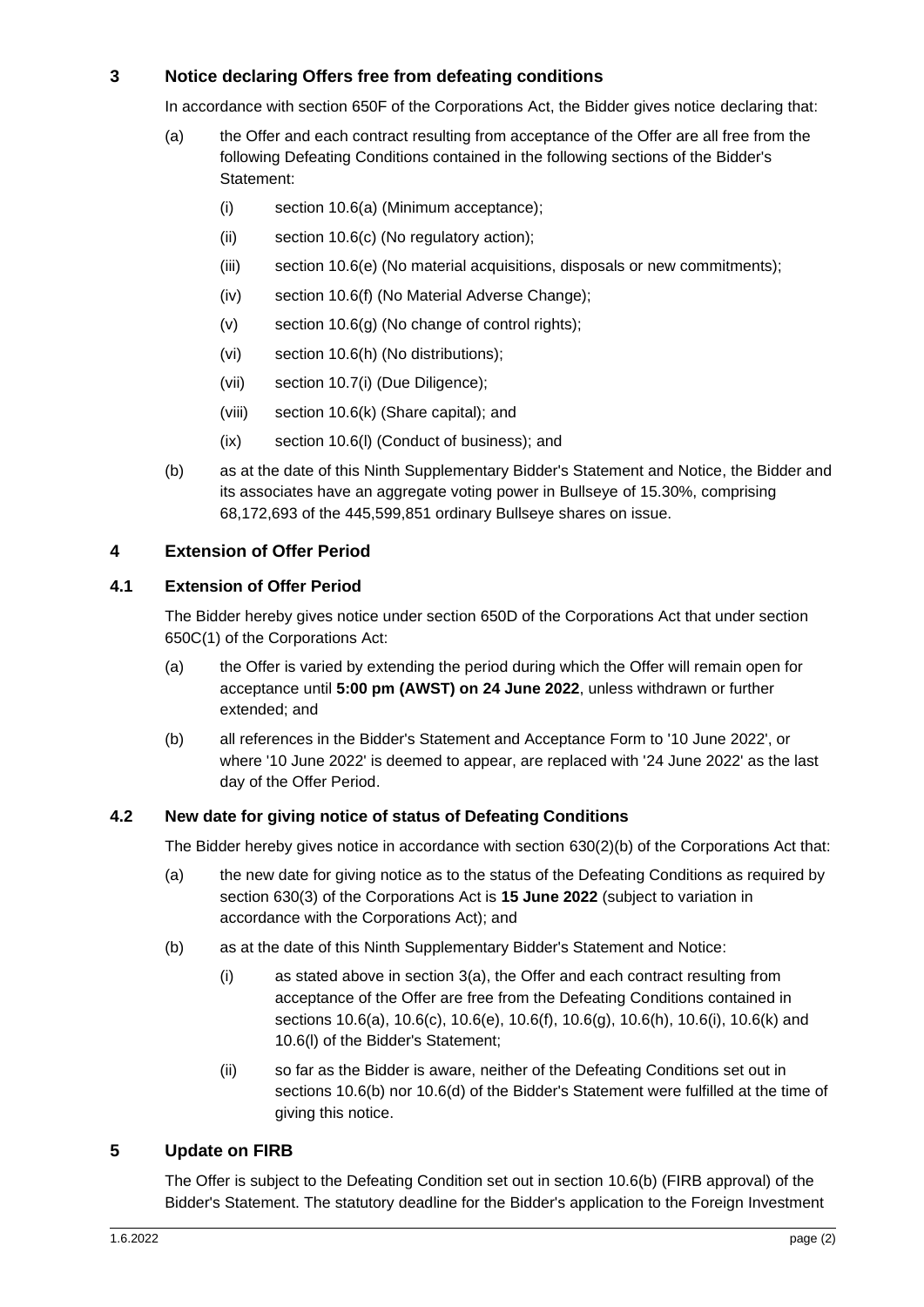Review Board (*FIRB*) in connection with the Offer remains 10 June 2022. The Bidder has not been provided with any information by Bullseye that might indicate that FIRB approval is not required and therefore the Bidder continues to believe that FIRB approval is required as a condition to the Offer.

As foreshadowed in the Fourth Supplementary Bidder's Statement and Seventh Supplementary Bidder's Statement, the statutory deadline for the Bidder's application to FIRB in connection with the Offer has been impacted by the timing of the election of the Commonwealth Government and consequent 'caretaker mode'.

The Bidder notes that as at the date of this Ninth Supplementary Bidder's Statement and Notice, a new Commonwealth Government has only recently been formed. As a result, while the Bidder is hopeful that FIRB approval will be given prior to the statutory deadline on 10 June 2022, there is a risk that the FIRB approval will be further delayed beyond 10 June 2022.

The Bidder is not aware of any reason why foreign investment approval will not be received from FIRB in due course.

## **6 Withdrawal rights**

As a result of the extension of the Offer Period (in combination with previous extensions of the Offer Period) made in accordance with this Notice and sections 650E and 650D(1)(a)(ii) of the Corporations Act, each Bullseye Shareholder who has validly accepted the Offer prior to the date of this Ninth Supplementary Bidder's Statement and Notice has the right to withdraw that acceptance in accordance with section 650E of the Corporations Act.

Accordingly the Bidder hereby gives notice under sections 650D(1)(a)(ii) and 650E of the Corporations Act that if you had validly accepted the Offer prior to the date you receive this Notice, you are entitled to withdraw that acceptance in accordance with section 650E of the Corporations Act as stated below.

If you wish to withdraw your acceptance of the Offer, you must give the Bidder written notice (*Withdrawal Notice*) of the withdrawal of your acceptance within one month beginning on the day after the day on which you receive this Ninth Supplementary Bidder's Statement and Notice (*Withdrawal Period*). Any purported withdrawal of your acceptance after the Withdrawal Period will not be effective.

Please ensure that any Withdrawal Notice sets out the full name of the relevant registered Bullseye Shareholder withdrawing its acceptance and the number of Bullseye Shares held by that Bullseye Shareholder.

Any Withdrawal Notice must be sent to the Bidder's representative Citadel-MAGNUS in writing by one of the following methods:

#### **By post to:**

#### **By email to:**

mweir@citadelmagnus.com

Citadel-MAGNUS

Level 9/190 St Georges Terrace

Perth WA 6000

If you are legally entitled to give a Withdrawal Notice and the Bidder receives a Withdrawal Notice from you within the Withdrawal Period, then the Bidder will return to you any documents that you sent to the Bidder with your Acceptance Form and any consideration paid to you in connection with your acceptance of the Offer in accordance with the Corporations Act.

#### **If you have already accepted the Offer and do not wish to withdraw your acceptance, you do not need to do anything.**